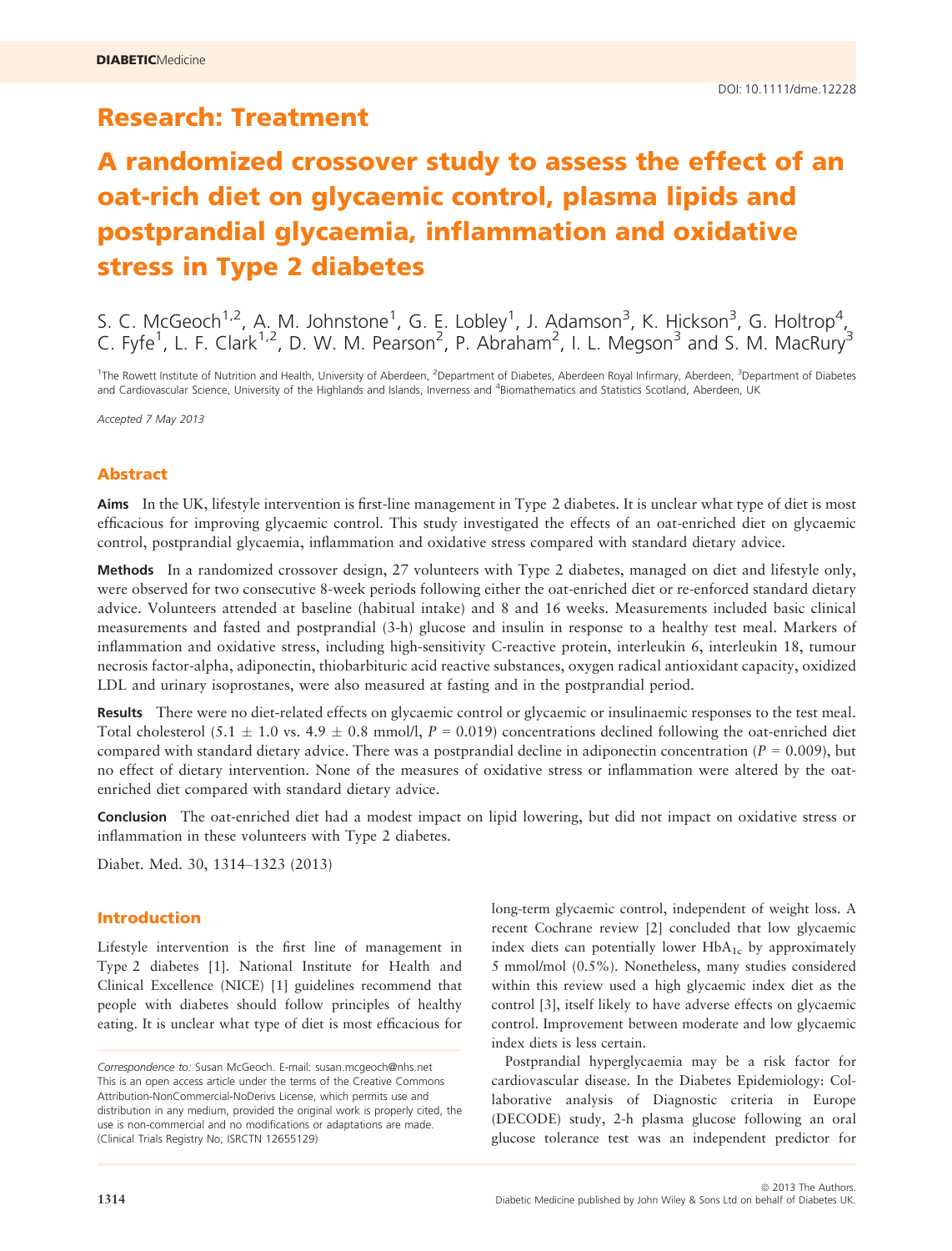#### What's new?

- No differences were observed in measurements of glycaemic control following either chronic intervention with the oat-enriched diet or acutely following an oatenriched meal.
- A small beneficial effect of oats on plasma lipid profiles was observed that may have implications for reducing cardiovascular risk profiles.
- Consumption of a relatively healthy test meal produced smaller inflammatory responses than reported using either artificially high fat or carbohydrate loads.
- Results reinforce the importance of adhering to healthy eating advice in Type 2 diabetes in terms of reducing systemic levels of inflammation and oxidative stress and therefore cardiovascular risk.

cardiovascular disease and mortality [4]. Postprandial hyperglycaemia may result in enhanced oxidative stress contributing to cardiovascular risk. Human umbilical vein endothelial cells exposed to variable glucose concentrations show an increase in production of harmful reactive oxygen species [5]. Importantly, in volunteers with Type 2 diabetes there was a direct correlation between postprandial glycaemia and plasma nitrotyrosine concentrations [6], while urinary excretion of 8-iso prostaglandin F2a (a marker of oxidative stress) correlated with acute glucose fluctuations, but not with fasting plasma glucose or  $HbA_{1c}$  [7]. Furthermore, control of postprandial hyperglycaemia with repaglinide resulted in regression of carotid intima thickness and reductions in markers of systemic inflammation [8].

Many oat products have a low glycaemic index [9] and offer an easily identified source of carbohydrate that could contribute to a lowered overall dietary glycaemic index. Indeed, individuals with Type 2 diabetes have favourable plasma glucose and insulin profiles after oats or oat bran meals [10]. Oat-based diets may also have other health benefits, notably on lipid profiles [11] and levels of oxidative stress, inflammation and antioxidant capacity [12].

The hypothesis examined here was that an oat-enriched diet modulates postprandial hyperglycaemia and may be associated with beneficial effects on fasting and postprandial concentrations of markers of oxidative stress and inflammation.

#### Volunteers

Men and post-menopausal women with Type 2 diabetes managed by diet and lifestyle alone ( $n = 27$ ) were recruited from two Scottish Health Boards (Aberdeen and Inverness) (Table 1). Inclusion criteria included:  $HBA_{1c} < 64$  mmol/mol

#### **Table 1** Baseline characteristics of subjects ( $n = 27$ )

| Men:women                     | 18:9                            |
|-------------------------------|---------------------------------|
| BMI $(kg/m2)$                 | $31.5 \pm 0.98$ (23.5-42.4)     |
| $HbA_{1c}$ (mmol/mol)         | $50.5 \pm 1.44 \ (35.5 - 66.1)$ |
| $HbA_{1c}$ (%)                | $6.8 \pm 0.14$ (5.4–8.2)        |
| Age (years)                   | $60.9 \pm 1.23(46-71)$          |
| Duration of diabetes (months) | $37.0 \pm 8.3$ (3-180)          |
|                               |                                 |

Values given are means  $\pm$  sEM (range).

(8%) and age 40–75 years. Exclusion criteria were a history of significant liver, renal or cardiovascular disease or certain medications (including corticosteroids, hormone replacement therapy, anticoagulants, aspirin and statins).

Volunteers underwent medical screening and provided written informed consent. The North of Scotland Research Ethics Service approved the study, which complied with the Declaration of Helsinki and its amendments.

#### **Methods**

This randomized, crossover design study involved dietary intervention with both re-enforced conventional standard dietary advice and a modified diet, based on consumption of additional oat products, each for 8 weeks with no washout between. Volunteers were also tested at the start of the study (week 0), at which point they were following their habitual diet. Participants for each order of diet intervention were matched (in order) by sex, age, BMI and, where needed,  $HbA_{1c}$ , with allocation to either group by independent statistical supervision. In consequence, the two groups did not differ in any of these variables. The study was conducted between July 2008 and December 2010.

#### Standard dietary advice

Standard dietary advice for Type 2 diabetes is based on healthy eating recommendations. Prior to the standard dietary advice phase of the trial, volunteers received a re-inforced message on dietary advice. This was supplemented by literature regarding dietary and lifestyle advice [13]. Volunteers were also instructed to avoid oats whilst following the standard dietary advice intervention.

#### Oat-enriched diet

When following the oat-enriched diet, individuals were given a range of selected commercially available oat-based products (including cereals, oatcakes, bread, cereal bars) readily available commercially (see Table 2). Products were chosen on the basis of oat content, and those with lower saturated fat and refined sugar contents were preferentially selected. Oat bread containing 30% oats was developed by Macphie of Glenbervie Ltd (Glenbervie, Stonehaven, UK) and produced by J. G. Ross (Bakers) Ltd (Highclere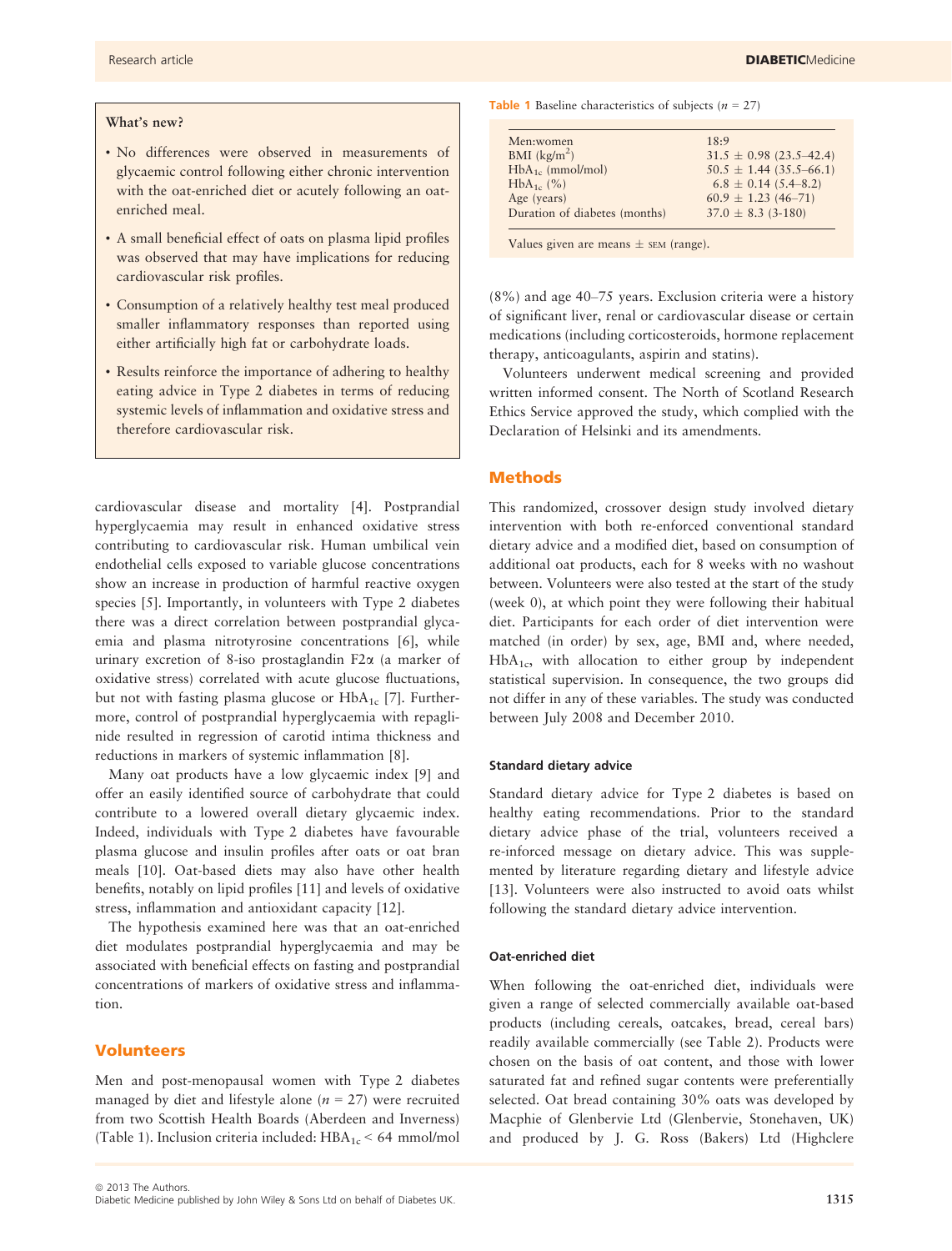| information<br>(nutritional<br>for $100g$<br>Product                                                                                                                                                                                                                                                                                                                                                                                                                                          | Standard<br>portion<br>size (g) | Energy<br>(kJ) | Energy<br>(kcal) | Fat<br>$\left( \frac{a}{2} \right)$ | Carbohydrate<br>$\left( \frac{a}{2}\right)$ | Protein<br>$\left(\frac{8}{2}\right)$ | Dietary<br>fibre (g) | Salt<br>$\left(\frac{1}{2}\right)$ | Saturated<br>fat (g) | Starch<br>$\circledg$ | sugars (g)<br>Total      | Percentage<br>oats | a standard<br>Oats in<br>portion<br>size $(g)$ | index $(%)*$<br>Estimated<br>glycaemic | portion size<br>in standard<br>of 'points'<br>Number |
|-----------------------------------------------------------------------------------------------------------------------------------------------------------------------------------------------------------------------------------------------------------------------------------------------------------------------------------------------------------------------------------------------------------------------------------------------------------------------------------------------|---------------------------------|----------------|------------------|-------------------------------------|---------------------------------------------|---------------------------------------|----------------------|------------------------------------|----------------------|-----------------------|--------------------------|--------------------|------------------------------------------------|----------------------------------------|------------------------------------------------------|
| Weetabix<br>Oatibix                                                                                                                                                                                                                                                                                                                                                                                                                                                                           | 36                              | 1562           | 373.68           | 6.8                                 | 66.6                                        | 10.6                                  | 10.1                 | 0.75                               | 1.1                  | 52.4                  | 14.2                     | 88                 | 31.7                                           | 57                                     | 3                                                    |
| Weetabix<br>bite size                                                                                                                                                                                                                                                                                                                                                                                                                                                                         | 30                              | 1613           | 385.89           | 5.6                                 | 73.2                                        | 9.5                                   | 6.2                  | 0.30                               | 0.9                  | 58.9                  | 14.3                     | 63                 | 18.9                                           | 74                                     | $\overline{\mathcal{L}}$                             |
| Oatiflakes<br>Quaker's                                                                                                                                                                                                                                                                                                                                                                                                                                                                        | 40                              | 1500           | 358.85           | $^{\circ}$                          | 60                                          | 11                                    | $\sigma$             | 0.00                               | 1.5                  | $\circ$               | $1.1\,$                  | 100                | 40                                             | 55                                     | 4                                                    |
| Porridge Oats<br>Quaker Muesli-                                                                                                                                                                                                                                                                                                                                                                                                                                                               | 50                              | 1460           | 349.28           | $\overline{5}$                      | 65                                          | 9.5                                   | 8.5                  | 0.00                               |                      | 51                    | $\overline{14}$          | 51                 | 25.5                                           | 43                                     | $\infty$                                             |
| Apple and Wild<br>Granola-Red<br>Fruit and Nut<br>Quaker Oat                                                                                                                                                                                                                                                                                                                                                                                                                                  | 25                              | 1670           | 399.52           | 9.5                                 | 67                                          | 10                                    | $\infty$             | 0.00                               | 3.5                  | 49                    | $\frac{8}{2}$            | 59                 | 14.7                                           | 77                                     | 1.5                                                  |
| Quakers Oat<br>Blackberry                                                                                                                                                                                                                                                                                                                                                                                                                                                                     | 38                              | 1539           | 368.18           | 9.4                                 | 64.4                                        | 7.2                                   | $\infty$             | 0.50                               | 2.5                  | 47.7                  | 16.7                     | 60                 | 22.8                                           | 57                                     | $\overline{\mathcal{L}}$                             |
| Bars-Syrup<br>Naim's                                                                                                                                                                                                                                                                                                                                                                                                                                                                          | $20$ (two                       | 1823           | 436.12           | 16.1                                | 65.2                                        | $\overline{a}$                        | 7.2                  | 0.75                               | 6.1                  | 48.8                  | 16.4                     | 63                 | 12.6                                           | 55                                     |                                                      |
| Oat Biscuits<br>Paterson's                                                                                                                                                                                                                                                                                                                                                                                                                                                                    | biscuits)<br>30 <sub>o</sub>    | 1876           | 448.80           | 20.2                                | 53.1                                        | 13.3                                  | 7.3                  | 2.00                               | 5.9                  | 51.3                  | 1.8                      | 80                 | 24                                             | 36                                     | 2.5                                                  |
| and Chilli<br>Oat Bites-<br>Cheese                                                                                                                                                                                                                                                                                                                                                                                                                                                            |                                 |                |                  |                                     |                                             |                                       |                      |                                    |                      |                       |                          |                    |                                                |                                        |                                                      |
| Oatcakes<br>Naim's                                                                                                                                                                                                                                                                                                                                                                                                                                                                            | oatcakes)<br>21 (two            | 1766           | 422.49 18.6      |                                     | 52.8                                        | 10.6                                  | 10.5                 | 1.85                               | 4.6                  | 51.6                  | 1.2                      | 88                 | 18.5                                           | 36                                     | $\sim$                                               |
| Oat Bakes<br>Naim's                                                                                                                                                                                                                                                                                                                                                                                                                                                                           | 30                              | 1728           | 413.40           | 13.6                                | 67.6                                        | $\circ$                               | 6.4                  | 0.00                               | $\circ$              | 62.7                  | 4.9                      | 56                 | 16.8                                           | 36                                     | $\sim$                                               |
| Oat Bread<br>Study                                                                                                                                                                                                                                                                                                                                                                                                                                                                            | 35                              | 926            | 221.53           | 3.1                                 | 40                                          | 8.3                                   | 3.7                  | 0.00                               | 0.7                  | 38.9                  | $\overline{\phantom{0}}$ | 31                 | 10.9                                           | 95                                     |                                                      |
| *Estimated glycaemic index is from similar products in published reference tables, apart from in the case of the study oat bread when the glycaemic index was calculated from clinical studies.<br>Weetabix (Weetabix Food Company, Kettering, UK), Quaker (Quaker Oats Ltd, Leicester, UK), Nairn's (Nairn's, Edinburgh, UK).<br>Study Oat bread as described in Methods section Paterson Arran Ltd, West Lothian, Scotland, UK.<br>Volunteers were provided with the above products for use |                                 |                |                  |                                     | in the dietary intervention study.          |                                       |                      |                                    |                      |                       |                          |                    |                                                |                                        |                                                      |

Table 2 Nutritional information and oat content for oat products used in the intervention study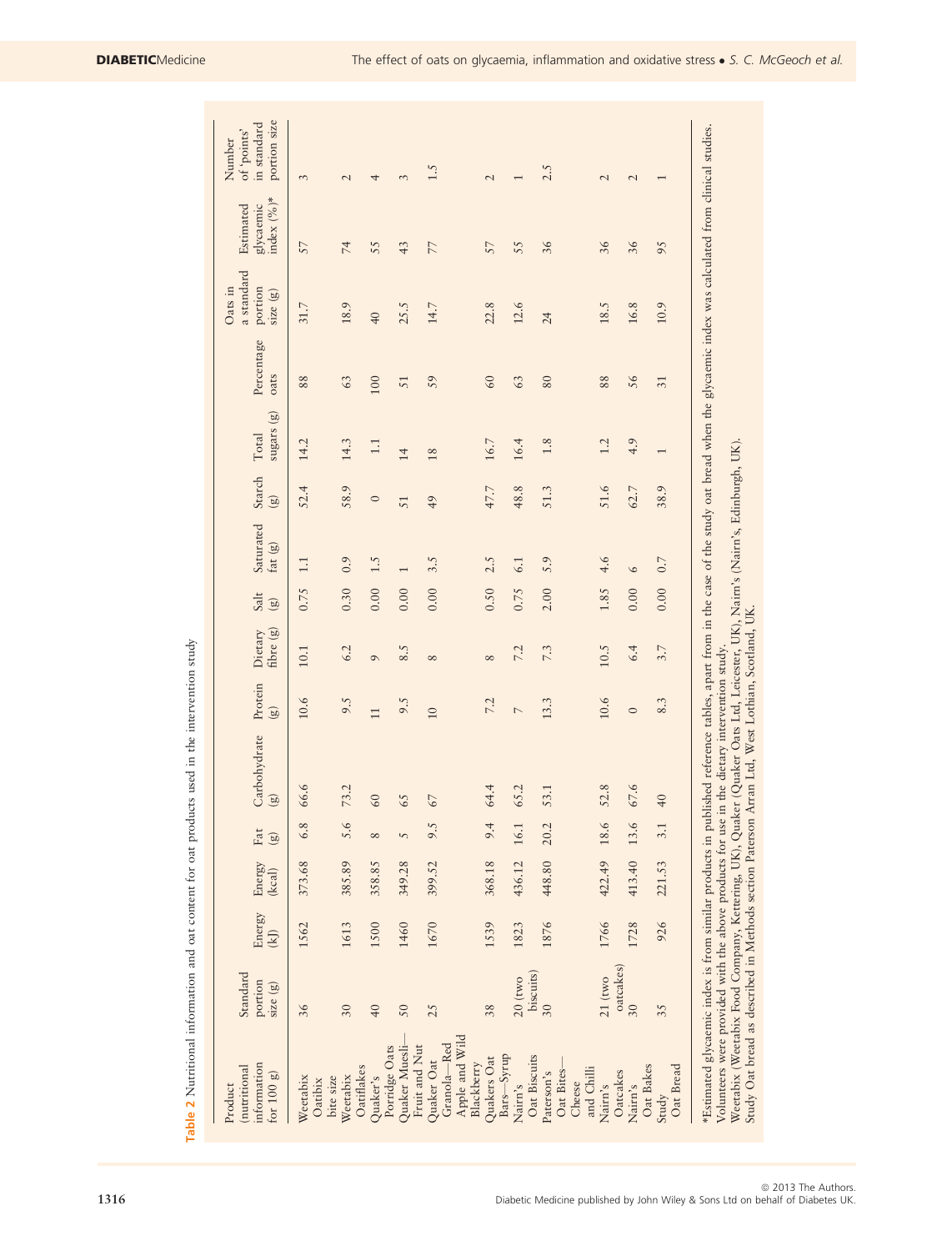Business Park, Inverurie, UK). Volunteers were provided with written guidelines on how they might include oat products in their diet. They were asked to substitute part of the carbohydrate content at each meal with an oat-based product, to include 60–100 g of oats per day and to record the amount of oats consumed at each meal in a study diary based on a 'points' system where 1 'point' equalled 10 g of oats, as determined by the manufacture's nutritional information (see Table 2).

Otherwise, diabetes care and management of the patients was not altered. Volunteers continued to be monitored by their own medical practitioner, who had the right to advise withdrawal from the study at any time if control of diabetes proved unsatisfactory; this did not occur.

#### Clinical and glycaemic measurements

At weeks 0 (baseline), 8 and 16, volunteers attended at 08.00 h after an overnight fast of at least 10 h. The following measurements were undertaken:

Fasting measurements

- 1. Weight; height (plus BMI calculation); waist circumference; blood pressure.
- 2. Fasting lipid profile (total cholesterol, LDL, HDL and triglycerides).
- 3. Fasting plasma glucose and insulin concentrations in triplicate plasma samples taken 5 min apart. Glucose was determined in duplicate using a Konelab 30 selective chemistry analyser (Thermo Electron Corporation, Basingstoke, UK) using a standard glucose (HK) assay kit (Thermo 981304) and insulin concentrations were determined in duplicate using a solid two-site enzyme immunoassay [enzyme linked immunosorbent assay (ELISA), Mercodia insulin (Mercodia Inc., Uppsala, Sweden)]. Intra-assay coefficient of variation was 4.6% and interassay coefficient of variation was 3.6%.
- 4. Insulin resistance and  $\beta$ -cell function were calculated by homeostasis model assessment of insulin resistance (HOMA-IR) and  $\beta$ -cell function (HOMA-B), respectively [14].
- 5.  $HbA_{1c}$  was measured using a liquid chromatography method and Diabetes Control and Complications Trial (DCCT)-aligned laboratory equipment.
- 6. The following inflammatory markers were measured:
- 6.1. plasma C-reactive protein (CRP) using a quantitative sandwich enzyme immunoassay technique (Quantikine Human CRP Immunoassay; R&D Systems Europe Ltd, Abingdon, UK). Intra-assay coefficient of variation was 4.1% and interassay coefficient of variation was 6.5%;
- 6.2. plasma adiponectin using a quantitative sandwich enzyme immunoassay technique (Quantikine Human Adiponectin Immunoassay; R&D Systems Europe Ltd) Intra-assay coefficient of variation was 3.4% and interassay coefficient of variation was 6.5%;
- 6.3. plasma interleukin (IL)-6, IL-18 and tumour necrosis factor alpha (TNF-a) by ELISA approaches (eBioscience Ltd, Hatfield, UK); with the interassay coefficient of variation of 5.2, 8.1 and 8.1% and intra-assay coefficient of variation of 3.4, 6.5 and 7.7%, respectively.
- 7. The following measures of antioxidant capacity and oxidative stress were assessed in plasma:
- 7.1. oxygen radical antioxidant capacity (ORAC) based on oxidation of a fluorescent probe by peroxyl radicals through hydrogen atom transfer (Cell Biolabs Inc., San Diego, CA, USA) (intra-assay coefficient of variation 6.2%);
- 7.2. malondialdehyde (MDA), a by-product of lipid peroxidation, assessed spectrophotometrically after extraction with  $n$ -butanol from plasma collected in EDTA tubes (OxiSelect TBARS Assay Kit; Cell Biolabs Inc.) (intraassay coefficient of variation 6.0%);
- 7.3. fasting oxidized LDL quantified using ELISA kit (Mercodia Inc.). Intra-assay coefficient of variation was 4.5%, interassay coefficient of variation was 6.9%;
- 7.4. urinary isoprostane was measured using a competitive enzyme-linked assay for 8-iso-prostaglandin F2a (Oxi-Select; Cell Biolabs Inc.) and creatinine was measured at the Raigmore Hospital clinical biochemistry laboratory (Inverness, UK).

#### Test meal

Initial fasting blood samples were taken via a cannula placed in an antecubital fossa vein. Subjects then consumed a test meal that contained 3.3 MJ metabolizable energy (approximately 30% of daily energy intake), with a calculated glycaemic load of 56 g and a glycaemic index of 57%. Meal composition followed that recommended by the UK Department of Health [15] as healthy eating and contained 100 g carbohydrate (approximate glycaemic index 57%; 51% metabolizable energy from carbohydrate, 14% metabolizable energy from protein and 32% metabolizable energy from fat). The test meal did not contain wholegrain or oatbased products. Subjects were instructed to consume the test meal within 15 min and blood samples were withdrawn immediately before ingestion and then at 15-min intervals for 3 h. Both incremental and total areas under the curve (AUCi and AUCt) were determined by trapezoid procedures. Insulin secretion in response to glycaemic stimulus was calculated as the incremental area under the curve(insulin)/ incremental area under the curve(glucose).

#### Continuous glucose monitoring system and food diaries

On the morning of the test meal, volunteers were fitted with a continuous glucose monitoring system (Medtronic Ltd, Watford, UK) to assess glucose excursions in the free-living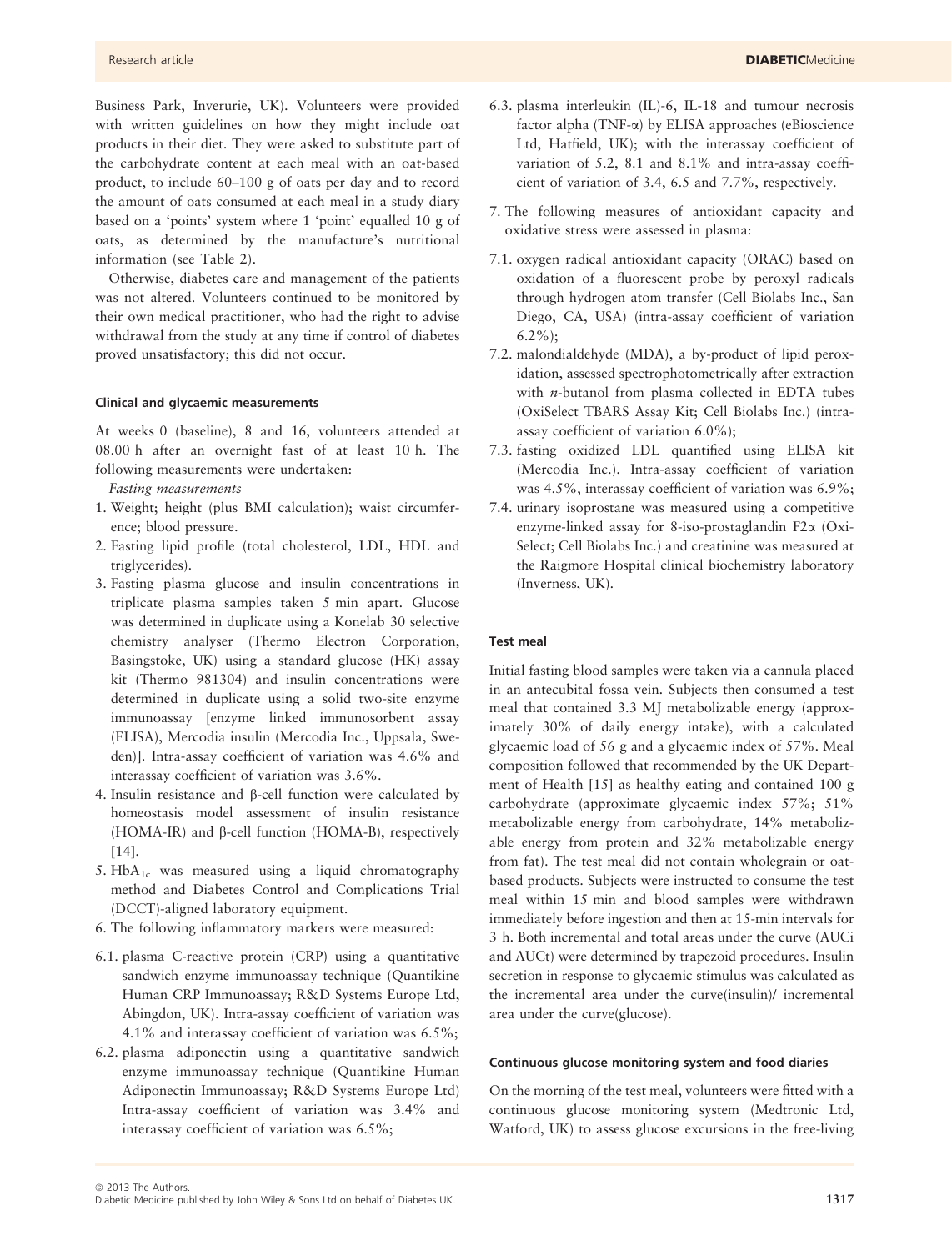state. Volunteers also completed food diaries over this period and were provided with digital electronic scales with a tare facility; they recorded food and drink consumed, time of consumption, weight of food and drink, cooking method and leftovers. The volunteers were instructed to record all recipes and to keep packaging for ready-to-eat food products. When scale use was difficult, volunteers provided information regarding type and quantity of food eaten, using household measures. Diets were analysed using WinDiets Nutritional Analysis Software Suite (version 1.0; The Robert Gordon University, Aberdeen, UK), a computerized version of McCance and Widdowson: The Composition of Foods [16]. Standard portion sizes were used to input foods with household measures or with missing weights or portion sizes [17]. Total energy and nutrient intake for each meal were quantified. The glycaemic index of the different foodstuffs was taken from published reference tables [9]. Dietary glycaemic index was calculated as the sum of the glycaemic index value of each foodstuff multiplied by available carbohydrate content (total carbohydrate minus dietary fibre) expressed as a proportion of the total available carbohydrate for the day. Dietary glycaemic load was calculated as the sum of the product of the glycaemic index for each foodstuff and its available carbohydrate content, divided by 100.

#### Experimental power

The study power was based on a number of primary measurements within the volunteer (notably incremental or total areas under the curve for both glycaemia and insulinaemia, plus the inflammatory marker IL-6). For all these, and assuming a within-volunteer spread of 20% or less (observed for aforementioned outcomes in previous studies with similar volunteers, either in-house or from the existing literature),  $n = 30$  was needed to detect treatment differences of 15% with 80% power at 5% significance (based on paired *t*-test).

#### **Statistics**

Data were analysed by random effects models using the restricted maximum likelihood (REML) estimation in Genstat 13th edition, release 13.2 (VSN International, Hemel Hempstead, UK). For postprandial time course data, the random effects consisted of volunteer, with week (0, 8 or 16 week) and time (time points following the test meal), plus their interaction, nested within volunteer. Fixed effects were site, gender, diet, time and week, with all interactions between diet, time and week considered, but for site and gender interactions these were restricted to those with diet and week. For outcomes consisting of one observation per diet (such as the overnight fasting sample or incremental area under the curve), time was removed from the analyses. Data for standard dietary advice vs. oat-enriched diet treatments were also analysed with baseline measures as covariate. Following inspection of the residual plots, data based on CRP and the ratio of isoprostane:creatinine were analysed after log10 transformation in order to stabilize the variance. For these variables, the mean data (and 95% confidence intervals) presented in Table 4 represent back-transformed values from the statistical output. For Figs 1–3, data are presented as mean and SEM, while in Tables 3–6 the standard error of the difference (SED) for diet comparisons from the restricted maximum likelihood analysis is given. Where significant responses ( $P < 0.05$ ) were observed for main effects or interactions, then post-hoc t-tests (no correction for multiple comparisons) were applied to determine differences between mean values.  $P < 0.05$  was regarded as significant.

#### Results

The food diaries did not reveal any differences in total energy intake or macronutrient composition, including



FIGURE 1 Glycaemic response to standard test meal at baseline and following dietary intervention. Values are means. Habitual (preintervention)  $(-\rightarrow \cdot);$  standard dietary advice  $(-\rightarrow \cdot);$  oat-enriched diet  $(-\triangle)$ . Effect of time,  $P < 0.001$ . Effect of diet,  $P = 0.036$ . Interaction between postprandial time  $\times$  diet,  $P \le 0.001$ .



FIGURE 2 Insulinaemic response to standard test meal at baseline and following dietary intervention. Values are means. Habitual (preintervention)  $(-\rightarrow \cdot);$  standard dietary advice  $(-\rightarrow \cdot);$  oat-enriched diet  $(\cdot \triangle \cdot)$ . Effect of postprandial time,  $P < 0.001$ . Effect of diet,  $P = 0.967$ . Interaction between postprandial time  $\times$  diet,  $P = 0.774$ .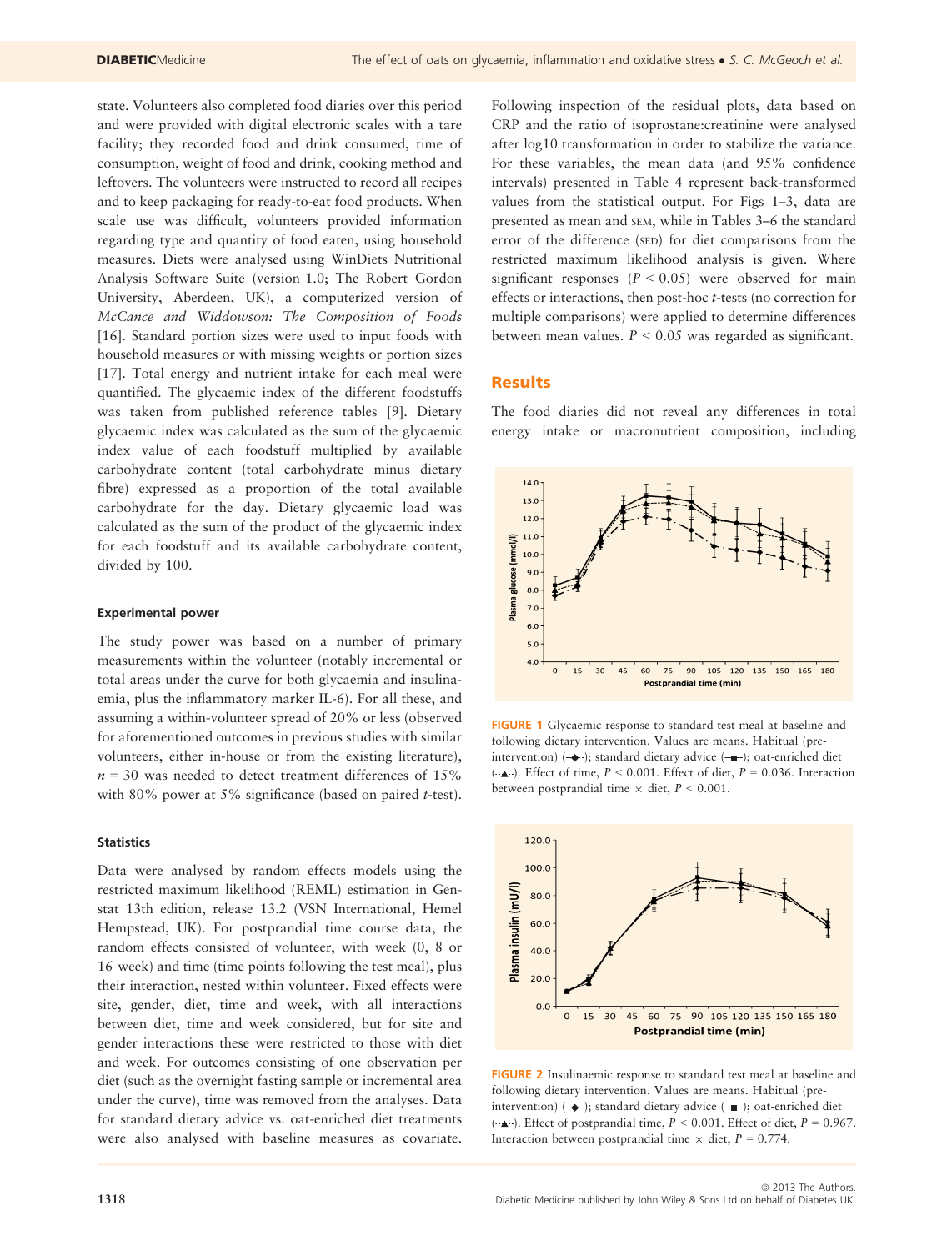

FIGURE 3 Adiponectin concentrations following the standard test meal at baseline and following dietary intervention. Values are means. Habitual (pre-intervention)  $( \rightarrow \cdot )$ ; standard dietary advice  $( \rightarrow \rightarrow )$ ; oatenriched diet ( $\rightarrow$ ). Effect of time,  $P = 0.009$ . Effect of diet,  $P = 0.452$ . Interaction between postprandial time  $\times$  diet,  $P = 0.582$ .

available carbohydrate content, during the three different diet phases (habitual diet, standard dietary advice or oatenriched diet). During the oat-enriched diet, both oat and portions of wholegrains (as defined by the US Department of Health [18]) consumed increased markedly  $(P < 0.001)$ , with mean oat intake in excess of 100 g/day (range 42.2– 233.2 g/day). This was  $\sim$ 3 and  $\sim$ 10 times the intake under habitual diet and standard dietary advice, respectively. There was no difference in dietary glycaemic load (109– 125 g/day) or glycaemic index (50–52%) across the three dietary phases (Table 3).

Dietary interventions had no effect on fasting plasma values or anthropometric and clinical measurements (Table 4). Although there was no overall effect of diet on total cholesterol, values declined by 0.2 mmol/l ( $P = 0.019$ , by post-hoc t-test) on the oat-enriched diet compared with standard dietary advice when baseline values were applied as a covariate. The outcomes did not show any effect of period (P for week > 0.05), nor were any crossover effects observed (*P* for interaction between diet and week  $> 0.05$ ).

There were no effects of time in the study (week) for any of the measurements.

There were no significant effects ( $P < 0.05$ ) for measurements of glycaemic control (postprandial hyperglycaemia) derived from the continuous glucose monitoring system between the habitual diet and after 8 weeks on either standard dietary advice or the oat-enriched diet (data not shown).

In response to the test meal, both incremental and total areas under the curve for glucose increased (by 19 and 14%, respectively;  $P < 0.05$ ) for both the oat-enriched diet and standard dietary adivice compared with the habitual diet (Table 5, Fig. 1). In contrast, there were no effects of diet on insulin responses to the test meal (Table 5, Fig. 2), nor in the index of insulin response to glucose.

For nine volunteers, IL-18 concentrations were below the limit of assay detection (9 pg/ml), but for those subjects with detectable IL-18 at baseline  $(n = 18)$ , both fasted and postprandial values were higher  $(P = 0.001)$  following standard dietary advice than either the habitual or oatenriched diet. There was no effect of diet on fasting or postprandial concentrations of other markers of inflammation or oxidative stress (Table 6). However, there was a postprandial decline  $(P = 0.009)$  in adiponectin concentrations following the standard test meal. This was not affected by chronic diet (Fig. 3).

#### **Discussion**

The current study demonstrated that a palatable oatenriched dietary regimen can be developed using readily available products. Judging by weighed food diary data, compliance with the oat-based diet was excellent. Furthermore, oat consumption exceeded the minimum target required for this study (60 g/day). A major strength of the current study is that volunteers followed both test diets at home and so the results represent what can be realistically achieved in the free-living state. The volunteers with Type 2 diabetes were already well controlled by diet alone and the control arm of the study was based on the standard dietary advice offered conventionally. This contrasts with other studies where often dietary extremes are compared [3]. The findings of previous studies would not therefore necessarily reflect improvements that might be achieved over and above following standard dietary advice. Furthermore, the standard test meal used to assess postprandial glycaemic, insulinaemic and inflammatory responses was deliberately designed to represent that which such patients are encouraged to eat. Other researchers have used more extreme and less healthy options [19–21]. The current study therefore has, in both design and execution, examined responses from an initial baseline of recommended healthy eating and, as such, will most likely address marginal improvements, but in a clinically relevant context.

Weaknesses of the current study include the small number of volunteers, but many published studies involve similar numbers. Furthermore, power calculations suggest that the total number of volunteers ( $n = 27$ ) should be sufficient to detect realistic changes (15%) in certain key markers measured. While this study does not achieve the strict dietary control found with a residential programme, it is realistic in terms of free-living lifestyles. Recruitment to nutritional studies is subject to bias as more motivated and healthconscious individuals are likely to volunteer.

#### Clinical measurements

The current data support previous reports that an oat-enriched diet reduces plasma concentrations of total cholesterol. For example, supplementation with 6 g/day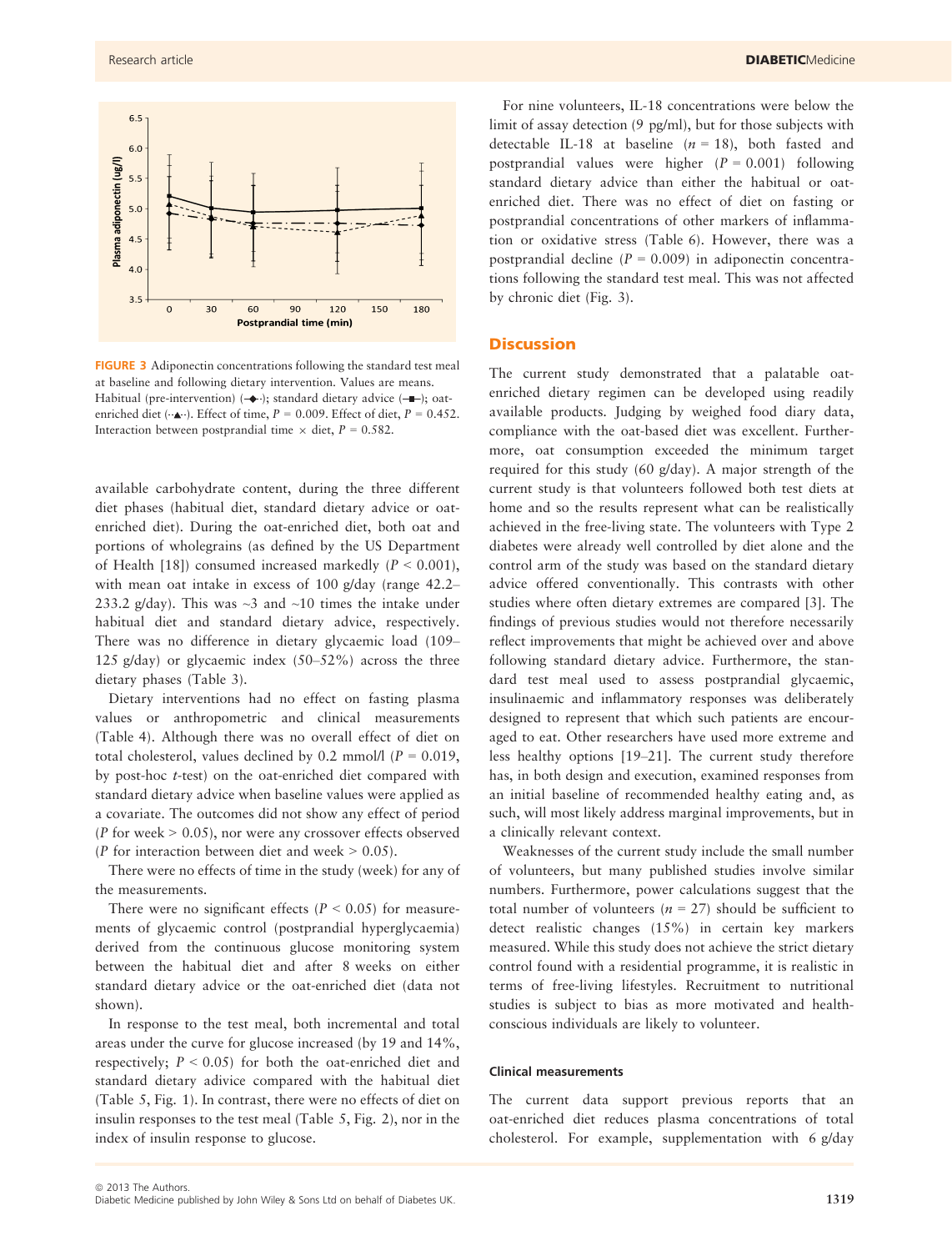Table 3 Daily total energy and macronutrient intake for both groups

|                                   | Baseline $n = 24$ | Standard diet $n = 24$ | Oat diet $n = 24$  | sed   | P           |
|-----------------------------------|-------------------|------------------------|--------------------|-------|-------------|
| Energy $(k)$                      | 8716              | 8384                   | 8749               | 407.2 | 0.615       |
| Energy (kcal)                     | 2085              | 2006                   | 2093               | 97.4  | 0.615       |
| Fat% of energy                    | 31.92             | 32.91                  | 33.17              | 1.458 | 0.666       |
| $\text{Fat}(\mathbf{k})$          | 2891              | 2810                   | 2936               | 217   | 0.842       |
| Protein% of energy                | $19.35**$         | $21.11*$               | 17.96              | 1.326 | 0.068       |
| Protein $(k)$                     | 1696              | 1685                   | 1541               | 92.3  | 0.184       |
| Carbohydrate% of energy           | 47.37             | 44.87                  | 48.12              | 1.926 | 0.222       |
| Carbohydrate (kJ)                 | 4024              | 3801                   | 4203               | 248.8 | 0.279       |
| Saturated fat% of energy          | 11.24             | 10.37                  | 10.77              | 0.732 | 0.499       |
| Saturated fat (kJ)                | 1025              | 886                    | 943                | 85.7  | 0.273       |
| Salt $(g)$                        | 8.2               | 7.75                   | 7.5                | 0.928 | 0.745       |
| Total sugars (g)                  | $93.6*$           | $76.9^{\dagger}$       | $80.4**$           | 6.83  | 0.045       |
| Dietary fibre $(g)$               | 25.83             | 25.43                  | 23.88              | 2.39  | 0.691       |
| Portions of fruit and vegetables  | $5.2*$            | $4.7*^{\dagger}$       | $3.52^{\dagger}$   | 0.617 | 0.027       |
| Portions of wholegrain foodstuffs | $4.03*$           | $2.79^{\dagger}$       | $6.55^{\ddagger}$  | 0.559 | ${}< 0.001$ |
| $\text{Oats}(\text{g})$           | $29.1*$           | $10.9^{\dagger}$       | $109.2^{\ddagger}$ | 8.11  | ${}< 0.001$ |
| Available carbohydrate (g)        | 221.4             | 209.6                  | 237.7              | 12.9  | 0.148       |
| Glycaemic load                    | 114.2             | 108.6                  | 124.5              | 6.6   | 0.124       |
| Glycaemic index                   | 50.9              | 50.6                   | 52.0               | 1.54  | 0.799       |

Values are means. Values within a row with different symbols  $(*, *, \ddagger)$  are different ( $P < 0.05$ ).

|  |  |  |  | Table 4 Values for fasting plasma values, anthropometric and clinical measurements during the study; $n = 27$ |  |  |  |  |  |
|--|--|--|--|---------------------------------------------------------------------------------------------------------------|--|--|--|--|--|
|--|--|--|--|---------------------------------------------------------------------------------------------------------------|--|--|--|--|--|

|                                 | Habitual diet | Standard dietary advice | Oat-enriched diet | sed  | $\mathbf{P}$ |
|---------------------------------|---------------|-------------------------|-------------------|------|--------------|
| BMI $(kg/m2)$                   | $31.5**$      | $31.4*$                 | $31.7^{\dagger}$  | 0.14 | 0.015        |
| Weight (kg)                     | $90.1**$      | 89.8*                   | $90.4^{\dagger}$  | 0.42 | 0.030        |
| Systolic blood pressure (mmHg)  | 130.3         | 133.0                   | 137.1             | 3.58 | 0.221        |
| Diastolic blood pressure (mmHg) | 75.4          | 76.0                    | 77.0              | 2.17 | 0.828        |
| Pulse (beats $min^{-1}$ )       | 65.3          | 65.6                    | 65.9              | 2.71 | 0.917        |
| $HbA_{1c}$ (mmol/mol)           | 50.5          | 52.8                    | 51.9              | 1.23 | 0.12         |
| $HbA_{1c}$ (%)                  | 6.8           | 7.0                     | 6.9               | 0.10 | 0.124        |
| Total cholesterol (mmol/l)      | $5.0*$        | $5.1**^{\dagger}$       | $4.9**$           | 0.09 | 0.111        |
| $LDL$ (mmol/l)                  | 3.1           | 3.2                     | 3.0               | 0.09 | 0.162        |
| $HDL$ (mmol/l)                  | 1.2           | 1.3                     | 1.2               | 0.03 | 0.370        |
| Triglycerides (mmol/l)          | 1.38          | 1.51                    | 1.54              | 0.08 | 0.131        |
| Fasting plasma glucose (mmol/l) | 7.7           | 8.3                     | 8.0               | 0.26 | 0.108        |
| Fasting plasma insulin (mU/l)   | 11.0          | 11.0                    | 10.6              | 0.77 | 0.810        |
| HOMA-IR (mU/mmol/l)             | 3.9           | 4.2                     | 4.0               | 0.34 | 0.799        |
| HOMA-B (mU/mmol)                | 52.4          | 51.4                    | 47.1              | 3.60 | 0.315        |
| Oxidized LDL (U/l)              | 60.0          | 61.3                    | 59.0              | 1.70 | 0.396        |

Values are means. Values within the same row with different symbols  $(*, *, *)$  are different ( $P < 0.05$ ). P-values compare data across all three dietary phases.

HOMA-B, homeostasis model assessment of  $\beta$ -cell function; HOMA-IR, homeostasis model assessment of insulin resistance.

oat-derived b-glucan lowered total cholesterol (from 5.9 to 4.9 mmol/l, 17%) [11]. Porridge oats contain approximately 3.6 g of  $\beta$ -glucan per 100 g, therefore an intake of 6 g/day b-glucan, would require a daily intake of 170 g of oats. This compares with the 109 g/day (range 42.2–233.2 g/day) achieved in the current study, equivalent to daily intakes of  $\beta$ -glucan of 3.9 g (range 1.5–8.4 g/day). This smaller amount of daily b-glucan produced a more modest decrease, albeit from a lower baseline (initial total cholesterol 5.0 mmol/l). The greater reductions previously reported [11] may be attributable to weight loss, whereas the current subjects maintained weight. This is important because it has been shown that weight loss is an effective strategy to reduce lipaemia [22].

Low glycaemic index diets can improve glycaemic control [2] and a low glycaemic index diet reduces postprandial glycaemic excursions and 24-h area under the curve for glucose, as measured by the continuous glucose monitoring system [23]. Many oat products have a reasonably low glycaemic index [9] and regular consumption of these products would help lower the overall diet glycaemic index, with potential improvement in glycaemic control. In the current study, the glycaemic index of the habitual diet was already low at 51. The similarity of diet glycaemic index for the habitual and oat-enriched diets means that substitution of other carbohydrates by the oat products did not lower either the glycaemic index or glycaemic load and this may explain the lack of response in measurements of glycaemic control.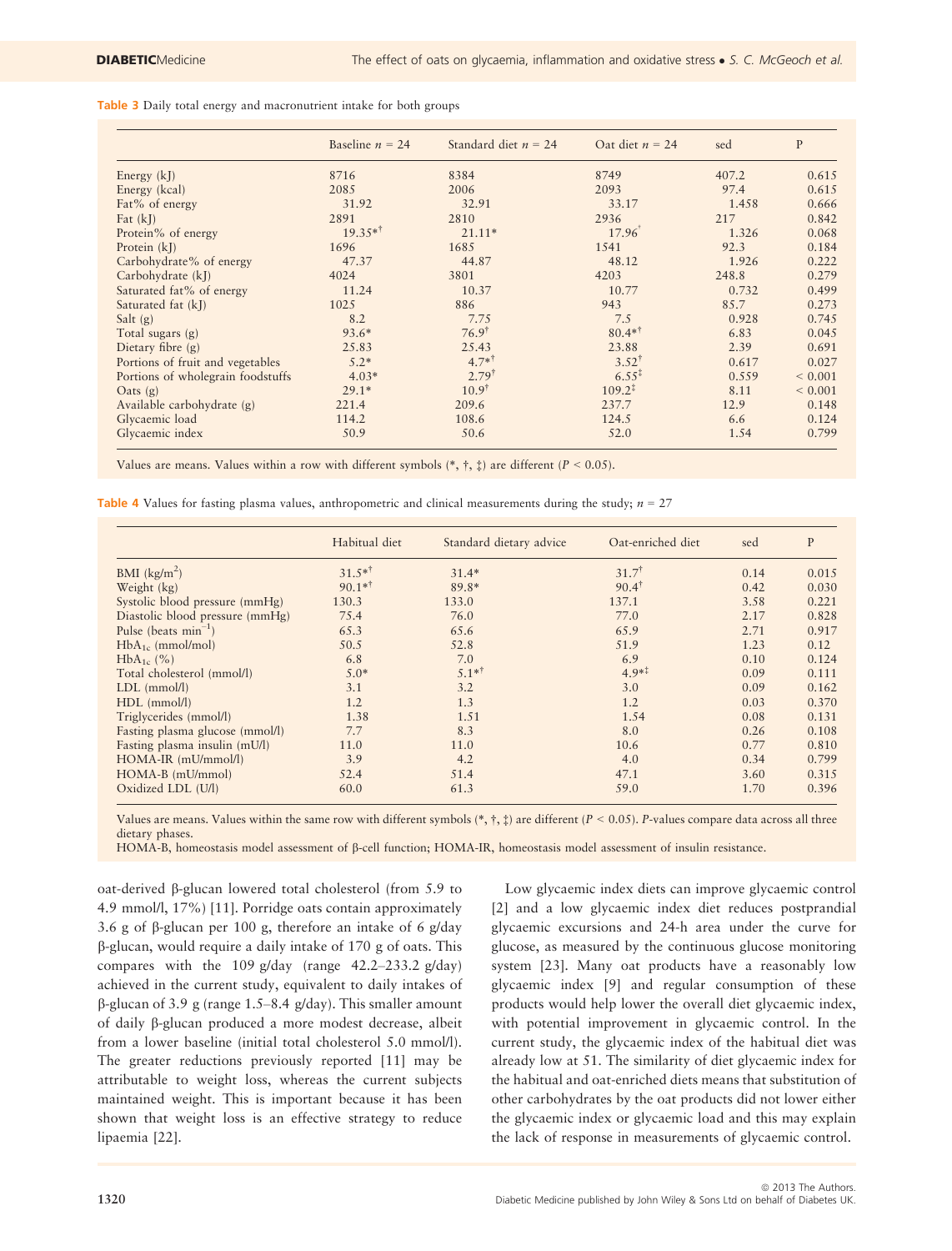|  |  |  |  |  |  |  |  |  |  |  | Table 5 Glycaemic and insulinaemic response to the standard test meal at baseline and following dietary intervention |  |  |  |  |
|--|--|--|--|--|--|--|--|--|--|--|----------------------------------------------------------------------------------------------------------------------|--|--|--|--|
|--|--|--|--|--|--|--|--|--|--|--|----------------------------------------------------------------------------------------------------------------------|--|--|--|--|

|                                                                                   | Habitual diet | Standard dietary advice | Oat-enriched diet  | sed   | $P_{\text{dict}}$ <sup>3</sup> |
|-----------------------------------------------------------------------------------|---------------|-------------------------|--------------------|-------|--------------------------------|
| Incremental area under the curve (AUCi)<br>glycaemia (mmol/l $\times$ 180 min)    | 492.7*        | $589.1^{\dagger}$       | $585.2^{\dagger}$  | 35.9  | 0.022                          |
| Total area under the curve (AUCt)<br>glycaemia (mmol/l $\times$ 180 min)          | 1867.7*       | $2071.7^{\dagger}$      | $2031.1^{\dagger}$ | 67.4  | 0.012                          |
| Incremental area under the curve (AUCi)<br>insulinaemia (mmol/l $\times$ 180 min) | 9882.5        | 10352.9                 | 10372.7            | 523.1 | 0.595                          |
| Total area under the curve (AUCt)<br>insulinaemia (mmol/l $\times$ 180 min)       | 11853.2       | 12326.5                 | 12307.9            | 548.3 | 0.653                          |
| Insulin secretion in response to glycaemic<br>stimulus (mU/mmol)                  | 26.8          | 24.7                    | 23.6               | 1.88  | 0.243                          |

Values are means. Values within the same row with different symbols  $(*, \dagger)$  are different ( $P < 0.05$ ). ‡Pdiet, comparison between dietary phases.

Table 6 Means of postprandial values for inflammation and oxidative stress marker responses to the test meal at baseline and after dietary intervention

|                                                      | Habitual diet       | Standard dietary advice | Oat-enriched diet     | sed   | P           |
|------------------------------------------------------|---------------------|-------------------------|-----------------------|-------|-------------|
| C-reactive protein $(\mu g/l)^*$                     | $2.33(1.95-2.80)$   | $1.93(1.61 - 2.31)$     | $2.20(1.84 - 2.63)$   | 0.35  | 0.420       |
| Interleukin 18 ( $\mu$ g/l) (n = 18)                 | 362.4               | 440.9                   | 380.4                 | 20.61 | ${}< 0.001$ |
| Adiponectin $(\mu g/l)$                              | 4.80                | 5.01                    | 4.85                  | 0.14  | 0.452       |
| Thiobarbituric acid reactive<br>substances $(\mu M)$ | 4.0                 | 4.42                    | 4.18                  | 0.26  | 0.264       |
| Oxygen radical antioxidant<br>capacity $(\mu M TE)$  | 26.7                | 26.7                    | 27.3                  | 0.86  | 0.473       |
| Isoprostane/creatinine*                              | 91.22 (85.53-97.28) | 101.79 (95.44–108.55)   | $95.95(89.96-102.32)$ | 4.45  | 0.078       |

Values are means.

\*For C-reactive protein and isoprostane/creatinine, analyses are on log-transformed data. Presented are the back-transformed means with their corresponding back-transformed 95% confidence interval in parentheses.

TE, Trolox-Equivalent.

Although the addition of cereal fibre to the diet can improve the glycaemic response to a standard test meal in volunteers with Type 2 diabetes [24], this was not observed in the current study, despite the substantial quantity of oats and wholegrains consumed. This may be in part because of the lack of increase in dietary fibre content, Overall, adoption by the subjects of an improved diet following diagnosis of Type 2 diabetes may have blunted the potential of the oat-enriched diet to increase dietary fibre and exert beneficial effects on glycaemic responses.

#### Inflammation and oxidative stress

Chronic ingestion of the oat-enriched diet had no effect on fasting concentrations for the markers of oxidative stress and inflammation measured. Previous data suggest that following a low glycaemic index diet for 1 year can reduce CRP [25], although a 6-week intervention with a diet rich in whole grains did not [26]. Fasting CRP concentrations are sensitive to weight loss and exercise [27] and the unchanged body weight and exercise habits in the current study may explain why inflammatory marker concentrations were unaltered.

Arnalich et al. [28] suggested that improved glycaemic control results in decreased thiobarbituric acid reactive substance concentrations, while Botero et al. [29] showed increases in oxygen radical antioxidant capacity concentrations in volunteers with Type 2 diabetes following a low, compared with a high, glycaemic index diet. Furthermore, Rector et al. [30] demonstrated reduced oxidized LDL after lifestyle intervention involving weight loss and aerobic exercise. Again, in the current study the absence of reduced diet glycaemic index, stable body weight and unaltered exercise habits [as assessed by the International Physical Activity Questionnaire (IPAQ) (data not shown)] may account for the lack of effect.

A number of studies have demonstrated a rise in markers of inflammation and oxidative stress in the postprandial period [6,21,31], although whether this is linked to postprandial hyperglycaemia [19] or triglyceridaemia [21,32] is unclear. The current study, in contrast, failed to detect any changes in a wide range of inflammatory and oxidative markers, where the nutritional challenge was provided as a healthy test meal.

There were two exceptions, however. First, although adiponectin declined following the test meal, as previously noted [31], this acute inflammatory response was indepen-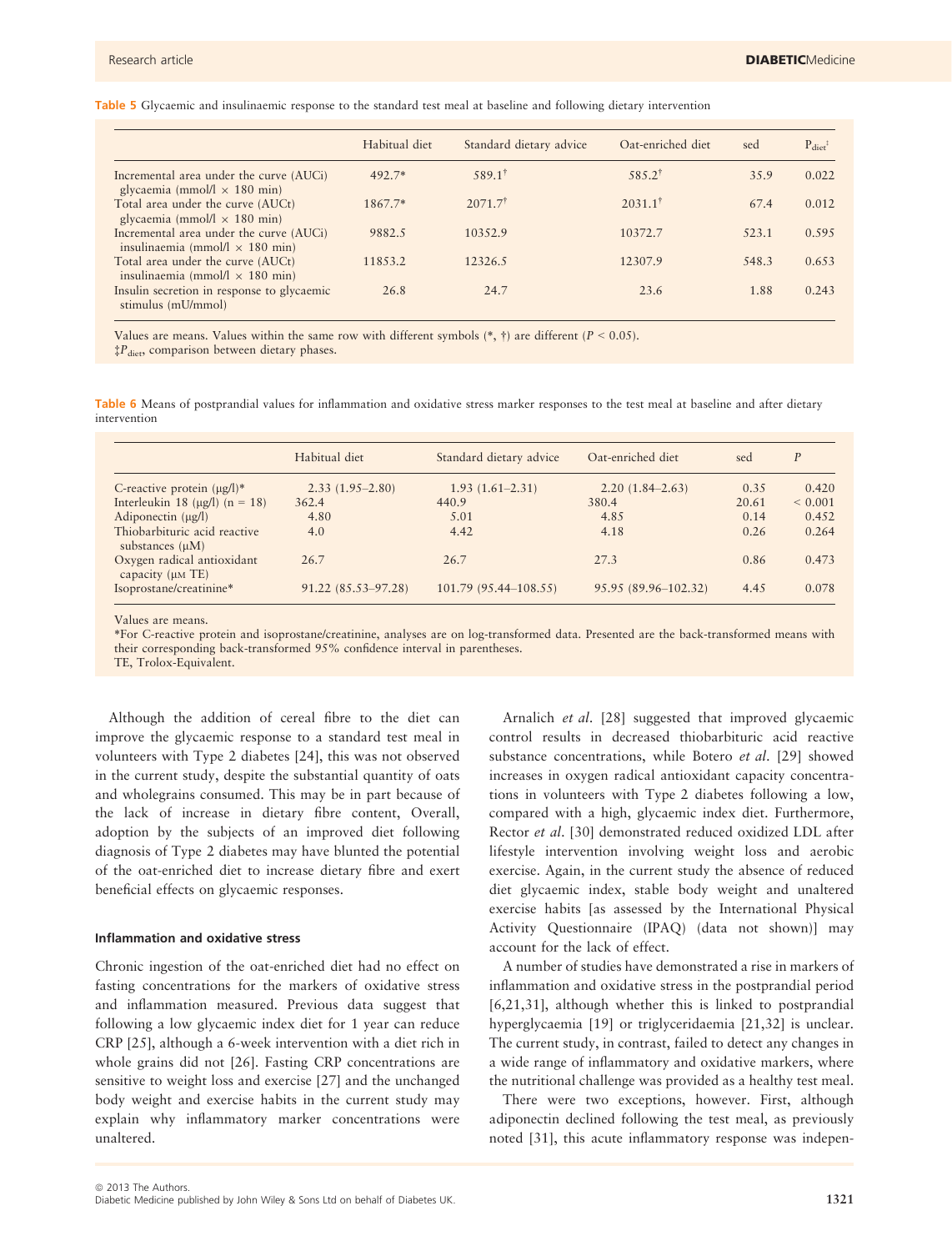dent of the chronic dietary intervention. Second, in those subjects with detectable concentrations of the pro-inflammatory cytokine, IL-18, the postprandial values were lower for both the habitual and oat-enriched diet compared with standard dietary advice. The reason for the increase in response to standard dietary advice is unclear and needs further investigation. It is reassuring that the test meal used did not lead to a measurable inflammatory response, in contrast with the artificial high-fat and carbohydrate loads used in earlier studies [19–21].

#### Conclusion

This study has shown no significant differences in measurements of glycaemic control or reduction in postprandial hyperglycaemia following intervention with the oat-enriched diet. A small beneficial effect of oats on plasma lipid profiles was observed and this may have implications for reducing cardiovascular risk profiles. Oats are an easily identified dietary ingredient and so may help people with Type 2 diabetes maintain a low glycaemic index and glycaemic load diet. This would be achieved at no worsening of glycaemic control compared with standard dietary advice and perhaps also with some minor benefits.

Consumption of a relatively healthy test meal produced smaller inflammatory responses than reported using either artificially high-fat or carbohydrate loads [20,21]. Overall, the results reinforce the importance of adhering to healthy eating advice in Type 2 diabetes in terms of reducing systemic levels of inflammation and oxidative stress, and therefore cardiovascular risk.

#### Funding sources

Partial funding for this study was provided by a grant from the Chief Scientists Office of the Scottish Government. Additional support came from the Rowett Institute of Nutrition and Health, University of Aberdeen, through the core grant provided by Rural and Environment Science and Analytical Services (RESAS), Scottish Government.

#### Competing interests

None declared.

#### Acknowledgements

Partial funding for this study was provided by a grant from the Chief Scientist Office of the Scottish Government (awarded to SCM, AMJ, GEL, DWMP, PA, ILM and SMM). Additional support came from the Rowett Institute of Nutrition and Health, University of Aberdeen, through the core grant provided by Rural and Environment Science and Analytical Services (RESAS), Scottish Government. We would like to

thank all the volunteers who participated in this study, as well as Sylvia Hay (Human Nutrition Unit, Rowett Institute of Nurtion and Health) and Fiona Barrett (Clinical Research Facility, University of Highlands and Islands).

#### **References**

- 1 NICE. Type 2 Diabetes: National Clinical Guideline for Management in Primary and Secondary Care (update). London: Royal College of Physicians, National Collaborating Centre for Chronic Conditions, 2008.
- 2 Thomas D, Elliott EJ. Low glycaemic index, or low glycaemic load, diets for diabetes mellitus. Cochrane Database Syst Rev 2009; 1: CD006296.
- 3 Brand JC, Colagiuri S, Crossman S, Allen A, Roberts DC, Truswell AS. Low glycaemic index foods improve long-term glycaemic control in NIDDM. Diabetes Care 1991; 14: 95–101.
- 4 The DECODE Study Group, on behalf of the European Diabetes Epidemiology Group. Glucose tolerance and cardiovascular mortality. Comparison of fasting and 2-hour diagnostic criteria. Arch Intern Med 2001; 161: 397–405.
- 5 Quagliaro L, Piconi L, Assaloni R, Martinelli L, Motz E, Ceriello A. Intermittent high glucose enhances apoptosis related to oxidative stress in human umbilical vein endothelial cells. The role of protein kinase C and NAD(P)H-oxidase activation. Diabetes 2003; 52: 2795–2904.
- 6 Ceriello A, Quagliaro L, Catone B, Pascon R, Piazzola M, Bais B et al. Role of hyperglycaemia in nitrotyrosine postprandial generation. Diabetes Care 2002; 25: 1439–1443.
- 7 Monnier L, Mas E, Ginet C, Michel F, Villon L, Cristol JP et al. Activation of oxidative stress by acute glucose fluctuations compared with sustained chronic hyperglycaemia in patients with type 2 diabetes. J Am Med Assoc 2006; 295: 1681–1687.
- 8 Esposito K, Giugliano D, Nappo F, Marfella R. Regression of carotid atherosclerosis by control of postprandial hyperglycaemia in type 2 diabetes mellitus. Circulation 2004; 110: 214–219.
- 9 Foster-Powell K, Holt SHA, Brand-Miller JC. International table of glycemic index and glycemic load values. Am J Clin Nutr 2002; 76: 5–56.
- 10 Tapola N, Karvonen H, Niskanen L, Mikola M, Sarkkinen E. Glycaemic responses of oat bran products in type 2 diabetes. Nutr Metab Cardiovasc Dis 2005; 15: 255–261.
- 11 Reyna-Villasmil N, Bermudez-Pirela V, Mengual-Moreno E, Arias N, Cano-Ponce C, Leal-Gonzalez E et al. Oat-derived β-glucan significantly improves HDLC and diminishes LDLC and non-HDL cholesterol in overweight individuals with mild hypercholesterolaemia. Am J Ther 2007; 14: 203-212.
- 12 Chen C, Milbury P, Collins FW, Blumberg JB. Avenanthramides are bioavailable and have antioxidant activity in humans after acute consumption of an enriched mixture from oats. J Nutr 2007; 137: 1375–1382.
- 13 Diabetes UK. Eating well with Diabetes. Available at http://www. diabetes.org.uk/Guide-to-diabetes/Healthy\_lifestyle/Eating\_Well/ Last accessed 1 November 2010
- 14 Matthews DR, Hosker JP, Rudenski AS, Naylor BA, Treacher DF, Turner RC. Homeostais model assessment: insulin resistance and b-cell function from fasting plasma glucose and insulin concentrations in man. Diabetologia 1985; 28: 412–419.
- 15 Department of Health. Dietary Reference Values for Food Energy and Nutrients in the United Kingdom. London: Her Majesty's Stationery Office, 1991.
- 16 Food Standards Agency. McCance and Widdowson's The Composition of Foods. 6th summary edition. Cambridge: Royal Society of Chemistry, 2002.